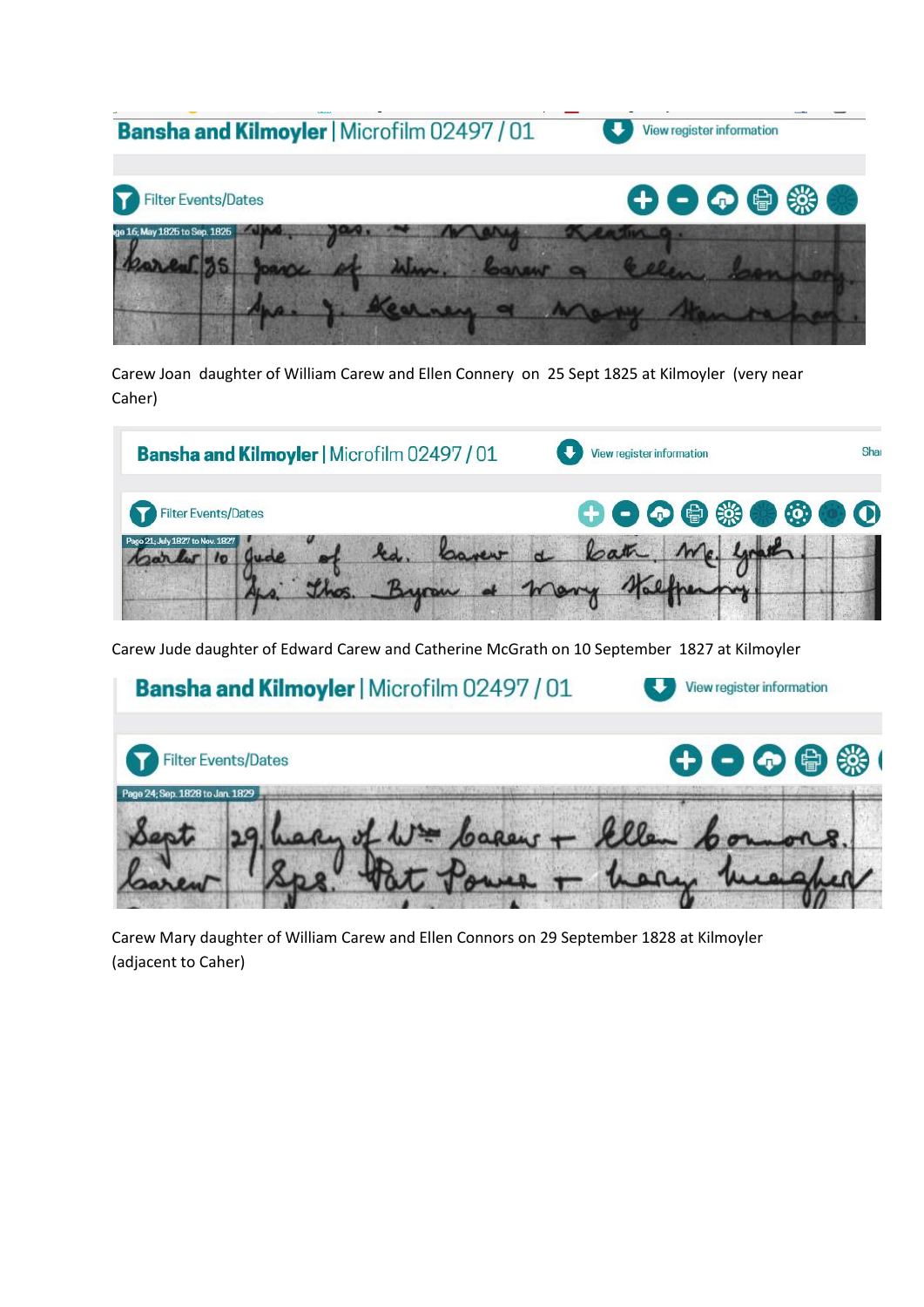

Carew Mary born 29<sup>th</sup> 1829 daughter of William Carew and Ellen Connors at Kilmoyler



View register information

Carew John born 30<sup>th</sup> May 1830 son of William Carew and Ellen Connors at Kilmoyler

## **Bansha and Kilmoyler | Microfilm 02497 / 01**



Carew Margaret born 13 June 1834 daughter of John Carew and Margaret Buckley ay Kilmoyler

| Filter Events/Dates                                                                |  |  |  | $\bigoplus$ $\bigoplus$ $\bigoplus$ $\bigoplus$ |  |
|------------------------------------------------------------------------------------|--|--|--|-------------------------------------------------|--|
|                                                                                    |  |  |  |                                                 |  |
| badeut 17 thos. of Wm. Carew + Ellen Conners.<br>Aps. Pot. Ryan + Alicia Slattery. |  |  |  |                                                 |  |

Carew Thomas born 17 Aug 1834 son of William Carew and Ellen Connors at Kilmoyler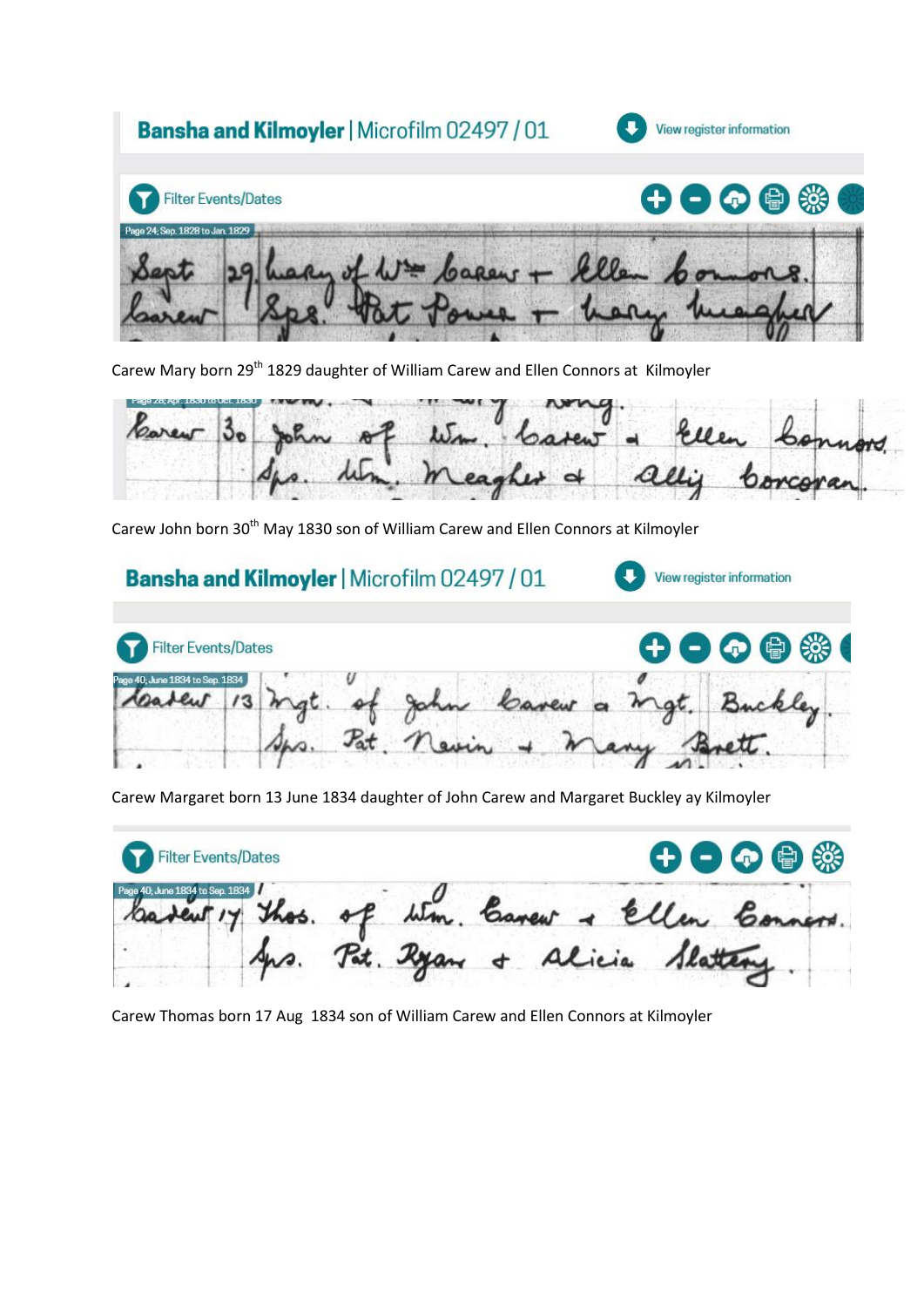

Carew John son born 30 Jan 1837 son of John Carew and Mary Kearney at Kilmoyler

| <b>Bansha and Kilmoyler   Microfilm 02497 / 01</b> | View register information                                                       |  |  |
|----------------------------------------------------|---------------------------------------------------------------------------------|--|--|
| Filter Events/Dates                                | $\mathbf \Theta \bullet \mathbf \Theta \circledast \bullet \mathbf \Theta^\top$ |  |  |
| toavew 22 ellen of John lavew + many Connors.      |                                                                                 |  |  |

Carew Ellen born 22 April 1837 daughter to John Carew and Mary Connors

| nll https://registers.nli.ie/registers/vtls000632650#page/64/mode/1up                                           | Search                          |
|-----------------------------------------------------------------------------------------------------------------|---------------------------------|
| , Bansha and Kilm $\times$ $\mathbb{S}^*$                                                                       |                                 |
| G GENEALOGY O Safe Search G Gmail ni Parish Register M Technical issues - cahertip aw Private Login Davy Select | $\rightarrow$ 0 $\rightarrow$ 0 |
| lasten 23 gas. of Wm. Latew & Ellen                                                                             |                                 |
| John + Biddy Heffernan.                                                                                         |                                 |

Carew James born on 23rd Oct 1837 son to William Carew and Ellen Brien at Kilmoyler

| <b>Bansha and Kilmoyler   Microfilm 02497 / 01</b>   | View register information | Shr |
|------------------------------------------------------|---------------------------|-----|
| <b>Filter Events/Dates</b>                           | 000000000                 |     |
| 73 Dec. 1838 to Jan. 1839<br>tom. of time. laster of |                           |     |

Carew William born 28<sup>th</sup> Dec 1838 son of William Carew and Mary Ryan ay Kilmoyler

| 11, Bansha and Kilm $\times$                                                                                      |                            |  |  |
|-------------------------------------------------------------------------------------------------------------------|----------------------------|--|--|
| I B GENEALOGY V Safe Search G Gmail n Parish Register M Technical issues - cahertip www Private Login Davy Select |                            |  |  |
|                                                                                                                   | harry of Pat Carew & harry |  |  |
|                                                                                                                   |                            |  |  |
|                                                                                                                   |                            |  |  |

Carew Mary born 1stFebruary 1839 daughter to Pat Carew and Mary O'Donnell at Kilmoyler